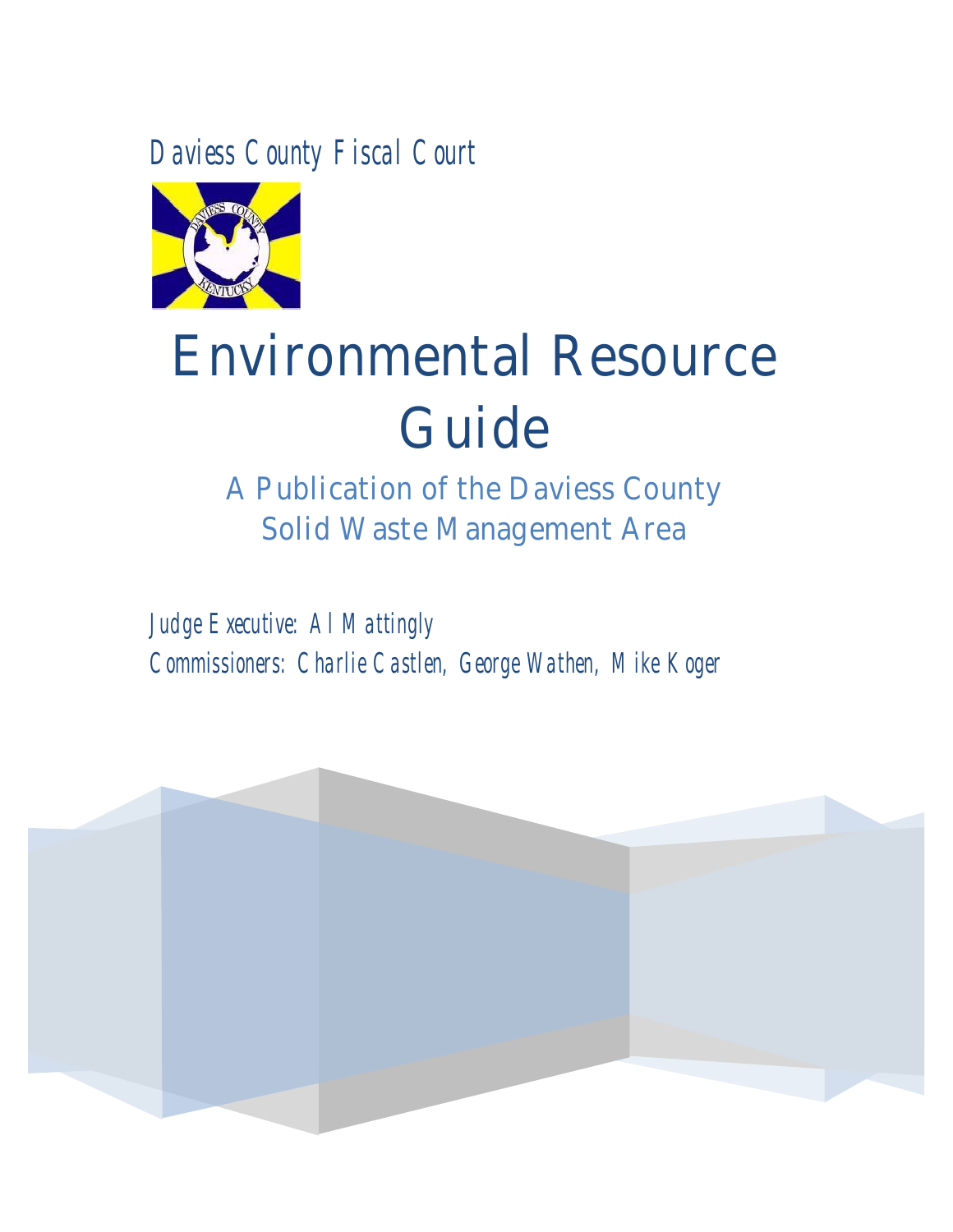## **TABLE OF CONTENTS**

#### Page 1. Cover Page

#### Page 2. Table of Contents

- Page 3. Solid Waste Management & Education **Introduction**  Phone Numbers, E-Mail Addresses, Hours of Operation Environmental Education
- Page 4. Permitted Waste Haulers & Recycling Services Subscribing to Residential Trash Service How to Report an Illegal Dump Compensation for Recyclables Construction Debris Removal
- Page 5). Recycling Opportunities What to Recycle Where to Recycle Salvage Vehicle Disposal
- Page 6. Household Hazardous Waste & Open Burning Prescription Drug Disposal Pesticide Container Disposal Propane Tank Disposal Solvent Disposal Division for Air Quality, Open Burning Rules
- Page 7. Waste Tire Disposal Waste Tire Regulations & Fees Waste Tire Disposal Waste Tire Facts
- Page 8. Litter Control & Special Events Daviess County Trash for Cash Program Daviess County Detention Center Litter Control Dates to Remember Mobile Recycling
- Page 9. Yard Waste & Composting, Property Maintenance Codes What is Compost How it's Made Where to buy Compost Nuisance Complaints- Weeds, Trash, Rubbish, Unlicensed Vehicles & Unsafe Structures Daviess County Tipping Fee Waiver
- Page 10. Daviess County Public Works Engineering & Public Works Services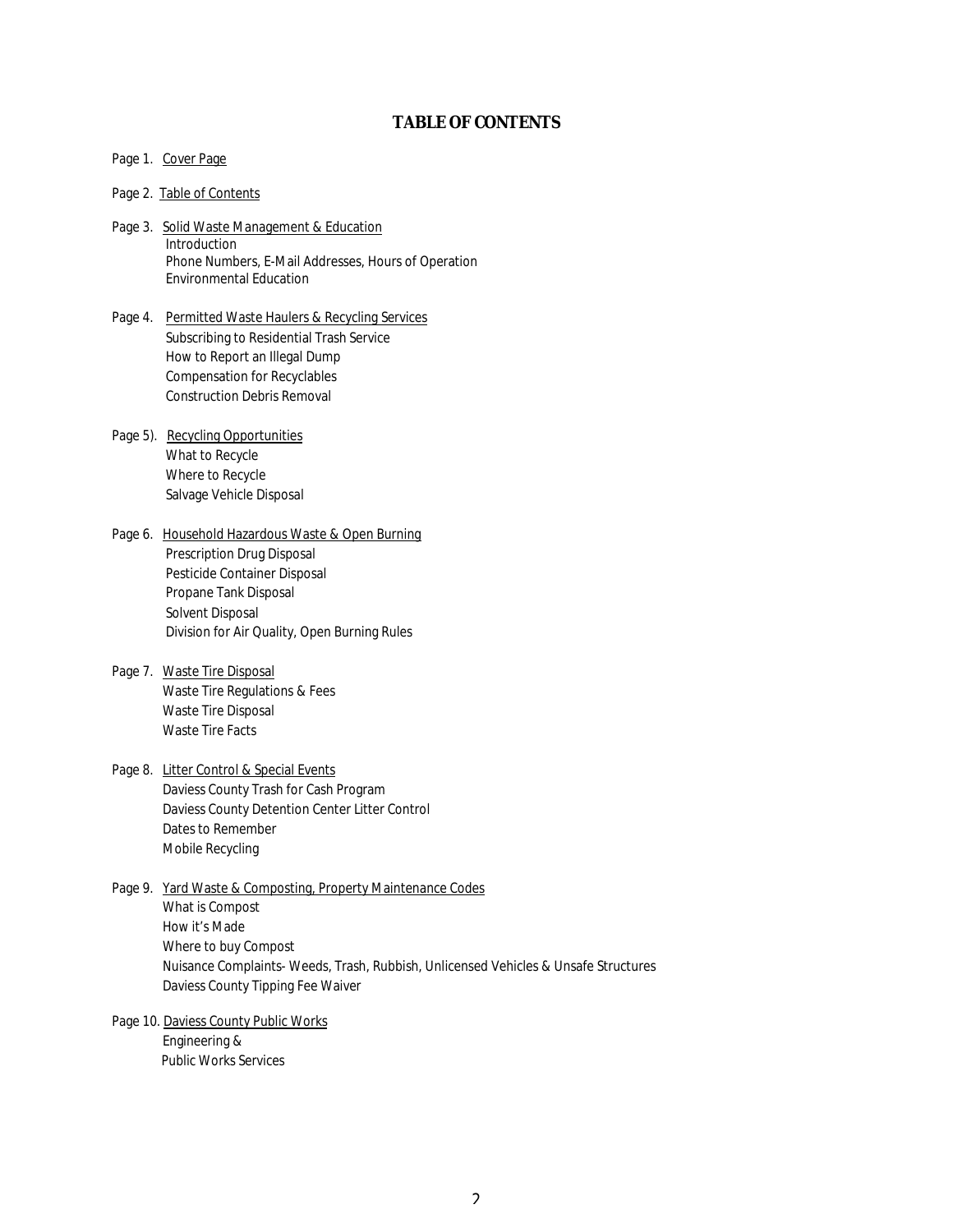## **DAVIESS COUNTY SOLID WASTE MANAGEMENT**

Daviess County and its City of Owensboro deals with issues that include Recycling Programs, Composting, Landfill & Disposal Issues, Household Hazardous Waste, Education, Community Affairs, Presentations, Illegal Dumping, Litter Control, Enforcement, and Resource Material. Call your local Solid Waste Departments for more information.

> **Daviess County Landfill DAVIESS COUNTY LANDFILL**  Phone: (270) 229-4484 Phone: (270) 229-4484 Open Monday through Friday 7:00 am - 4:00 pm Saturday 7:00 am - 12:00 pm

Daviess County Landfill Manager: rhocker@daviessky.org Robbie Hocker Jim Rhinerson Jim Rhinerson

Daviess County Landfill Project Manager: [jrhinerson@daviessky.org](mailto:jrhinerson@daviessky.org)

Daviess County Solid Waste Coordinator: Daviess County Solid Waste Coordinator: Mike Hamilton [mhamilton@daviessky.org](mailto:mhamilton@daviessky.org)

# **DAVIESS COUNTY TRANSFER STATION**  Phone: (270) 688-8138 Open Monday through Friday 7:00 am - 4:00 pm Saturday 7:00 am - 12:00 pm

Transfer Station Supervisor: Brian Lanham Transfer Station Floor Supervisor: Jim Drury [blanham@daviessky.org](mailto:blanham@daviessky.org) [jdrury@daviessky.org](mailto:jdrury@daviessky.org)

# **EAST CONVENIENCE CENTER**

Phone: (270) 281-9427 Open Wednesday & Friday 8:00 am – 4:00 pm Saturday 8:00 am – 12:00 pm

Attendant: Don Bunch

**OWENSBORO SANITATION & RECYCLING**  Phone: (270) 687-8760 Open Monday through Friday 7:00 am – 3:30 pm

Sanitation Superintendent: Downey Ward [wardwd@owensboro.org](mailto:wardwd@owensboro.org) 

#### **DAVIESS COUNTY SOLID WASTE & ENVIRONMENTAL EDUCATION PANEL**

Bryan Reynolds, Rethel Lowe, Mike Koger, Joe Sublett, Karen Lane, Sarah Castlen, John Fentress Robbie Hocker, Mike Hamilton, Downey Ward, Mark Irby.

DC-SWEEP is a seven member voting panel and four non-voting members appointed by the Daviess County Fiscal Court. We offer presentations such as videos, educational material and are available to come to your school. We educate about: litter, illegal dumping, recycling, composting and tours of our state of the art landfill and transfer station. If you have an interest and would like to know more about education, solid waste, recycling or tours of our facilities, please contact our office at the Daviess County Landfill or Owensboro Sanitation & Public Works.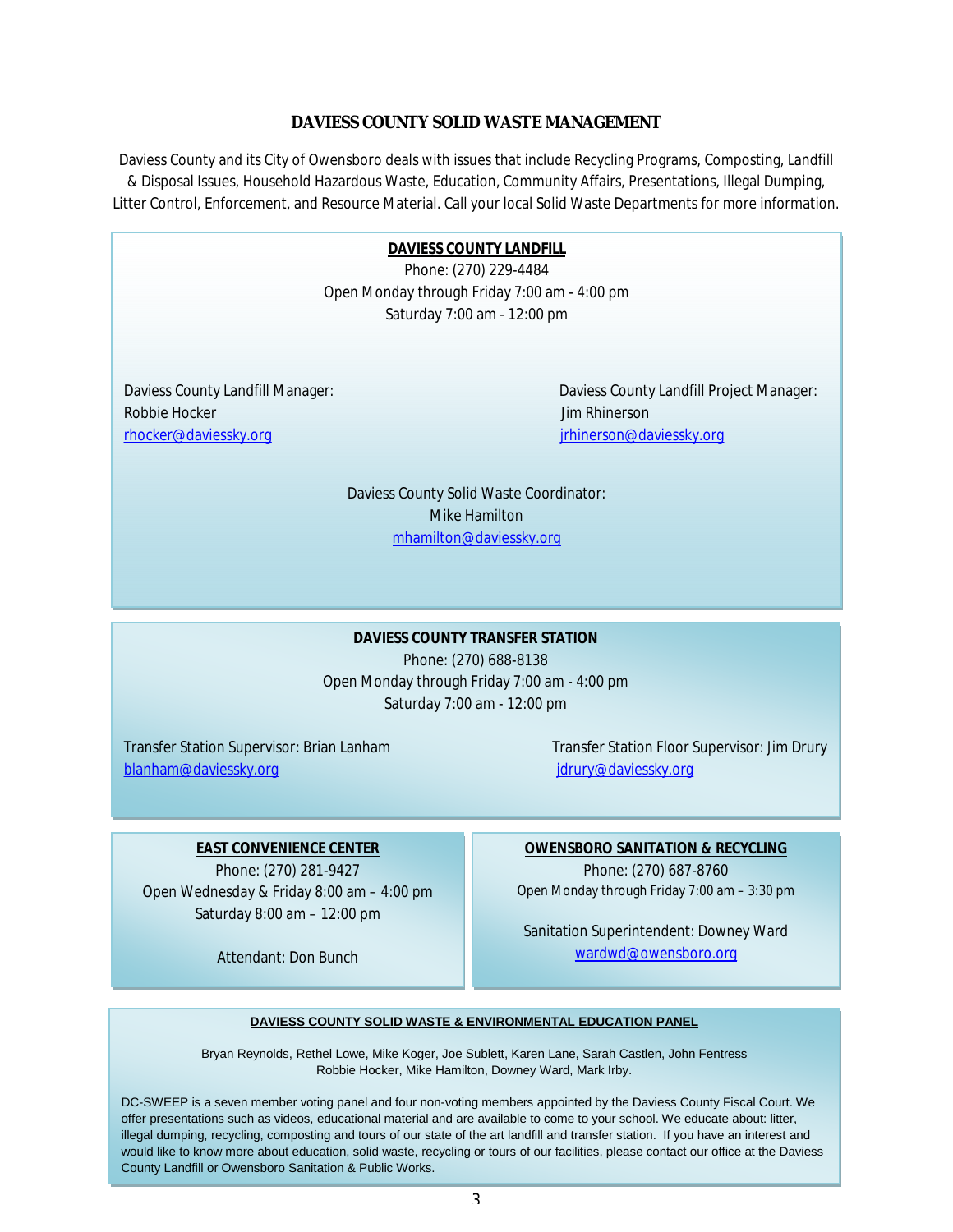## **PERMITTED WASTE HAULERS & RECYCLERS**

## **NEW TO THE AREA!**

## **SUBSCRIBING TO TRASH COLLECTION SERVICE IS AS EAST AS 1-2-3!**

FIRST, if you live in a subdivision or planned neighborhood, find out if there is a Homeowners Association for your community. Often, the HOA contracts trash collection and recycling services for the neighborhood.

SECOND, if you don't have a Homeowners Association, contact your city. Cities usually manage trash collection and recycling services for incorporated areas.

THIRD, if you live in an unincorporated region and not in a city, you are free to contract trash removal and recycling services with any permitted hauler or recycler that you prefer. Check the list below of companies that offer waste disposal and recycling services.

B & J Sanitation & Recycling (270) 926-0328

Corky's Sanitation (270) 903-4864

Dependable Sanitation (270) 791-0753

Discount Sanitation (270) 729-2702

Dumpster Dan Sanitation (270) 702-0416

Edge Sanitation (270) 233-5169

Freedom Waste Service (502) 426-9196

Go-Recycling & Sanitation (270) 485-6008

Happy Trails Sanitation (270) 993-4184

JD & D Solid Waste (270) 316-5403

M & M Sanitation (270) 233-9010

McManaway Sanitation (270) 929-9243

MillayCo All Services (270) 993-4482

Millay Sanitation (270) 244-0022

Owensboro Sanitation & Recycling (270) 687-8760

Payne's Sanitation (270) 281-4409

Poor Boy Sanitation (270) 316-9508

Redneck Sanitation (270) 922-0889

Rice Sanitation (270) 922-9501

Super B's Sanitation (270) 314-4868

Squirrel's Sanitation (270) 313-8013

Trash-B-Gone (270) 316-4987

Twin City Sanitation (270) 273-3814

**Report a Garbage Dump:** If you see a garbage pile on someone's property, you can call the Kentucky Division of Waste Management's Illegal Dump Hotline at 1-888-No Dumps.

 If you see someone in the act of dumping, call 911.You can anonymously visit [www.daviessky.org](http://www.daviessky.org) to report a garbage dump violation or contact your local Solid Waste Coordinator.

## \$\$\$ Money for **Recyclables**

The following companies may offer compensation for recyclables:

Dahl & Groezinger Inc.

(270) 684-1404

River Metals Recycling (270) 264-4004

Southern Recycling (270) 926-6611

# Daviess Co. Landfill & Transfer Station

\* Electronics Recycling\*

(270) 229-4484

All Star Waste Services (270) 264-7953

Construction Removal & Container Rental

Piranha Mobile Shredding (812) 424-5595 Document & Paper Shredding



DAVIESS COUNTY AND THIS RESOURCE GUIDE DO NOT SEEK TO ENDORSE OR PROMOTE ANY COMPANIES. THE LISTINGS ARE PROVIDED AS A SERVICE TO INFORM THE PUBLIC OF PROPER DISPOSAL AND RECYCLING OPTIONS. ANYONE WITH SUGGESTIONS, ADDITIONS OR CORRECTIONS OF OPTIONS OFFERED TO THE PUBLIC IS INVITED TO CALL DAVIESS COUNTY LANDFILL. (270) 229-4484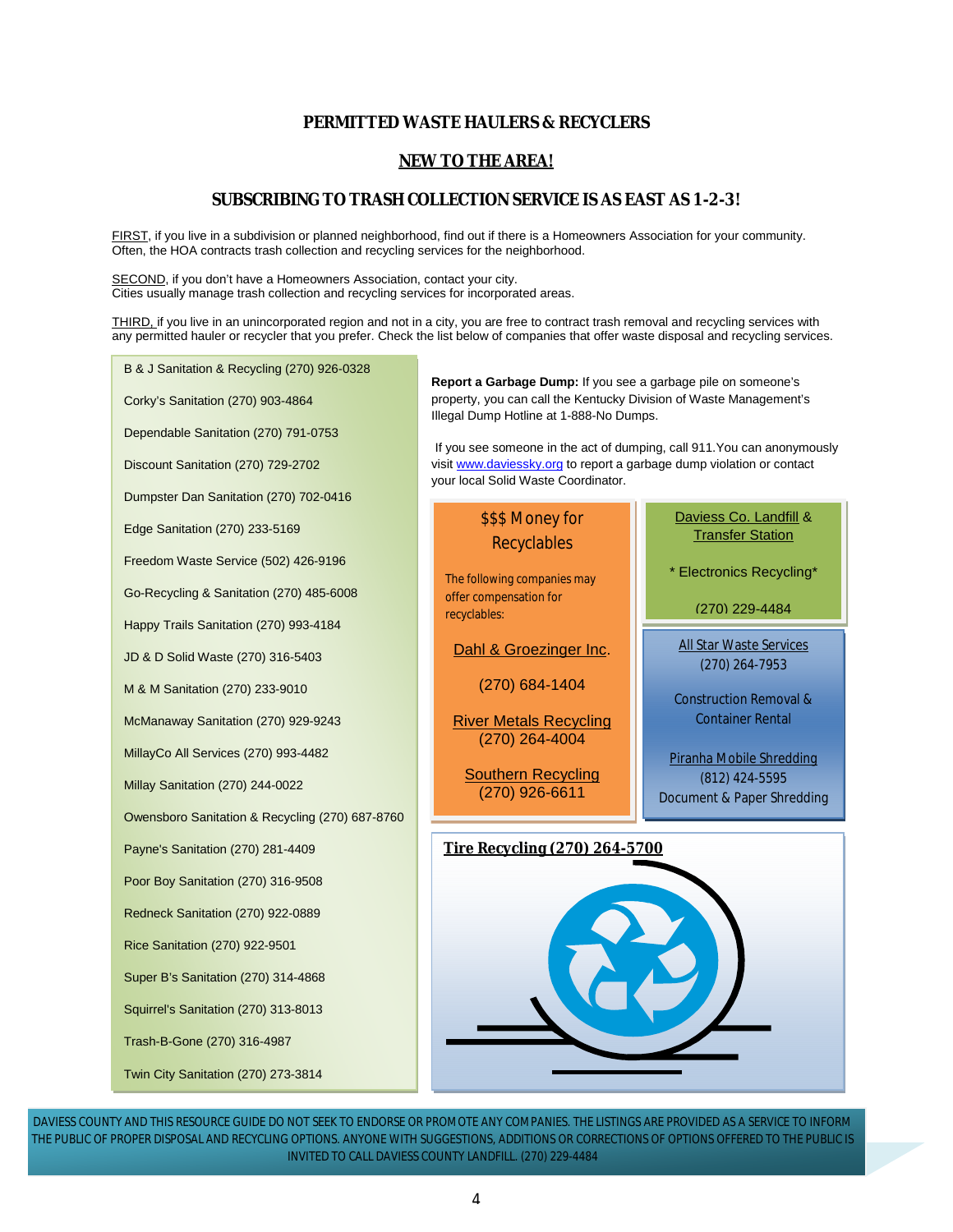## **RECYCLING OPPORTUNITIES**

You can always collect your household recyclables and take them to any of the drop off locations below free of charge. Please be sure to place only acceptable recyclables in the designated containers. Dumping unauthorized materials in or around containers may cause contamination and is considered illegal.

Daviess County Landfill- 7772 Hwy 815, Owensboro, KY

- Ø Plastics #1 and #2, aluminum, steel, copper, brass metals, cardboard, automotive batteries, motor oil,
- Ø electronics, clothes, books, shoes.

Daviess County Transfer Station- 2129 Grimes Ave., Owensboro, KY

Ø Aluminum, steel, copper, brass metals, automotive batteries, motor oil, electronics, clothes, books, shoes.

# East Convenience Center- 11027 Hwy 144, Philpot, KY

Ø Aluminum, steel, copper, brass metals, automotive batteries and motor oil.

# Owensboro Recycling Center- 1401 W. 7<sup>th</sup> St., Owensboro, KY

- Ø Plastics #1 and #2, aluminum cans, steel cans, cardboard, newspaper, phonebooks, magazines.
- Ø Open 24 hours a day and 7 days a week.

# Appliance Recycling

Daviess County Waste Facilities accepts certain items for free from the public year-round and recycles them. Acceptable items include: Cook stoves, clothes washing machines, clothes dryers, hot water heaters and most other non-refrigerant metal appliances.

# Plastic Bag Recycling

Wal-Mart and Kroger company locations in Daviess County have receptacles for customers to drop off plastic grocery bags to be recycled. Please keep in mind that it is much more environmentally sound to bring reusable bags instead.

# **Auto Recyclers**

The following businesses may offer compensation for the recycling of your junk vehicles. Give them a call today.

Lane's Auto Salvage (270) 785-4488

**House**  $\leftarrow$  **Burning**  $\leftarrow$  **B**  $\leftarrow$  **B**  $\leftarrow$  **B**  $\leftarrow$  **B**  $\leftarrow$  **B**  $\leftarrow$  **B**  $\leftarrow$  **B**  $\leftarrow$  **B**  $\leftarrow$  **B**  $\leftarrow$  **B**  $\leftarrow$  **B**  $\leftarrow$  **B**  $\leftarrow$  **B**  $\leftarrow$  **B**  $\leftarrow$  **B**  $\leftarrow$  **B**  $\leftarrow$  **B**  $\leftarrow$  **B**  $\leftarrow$  **B**  $\leftarrow$  **B** Panther Motors & Auto Salvage (270) 785-4131

DNJ Auto Salvage (270) 684-2391

Grider's Auto Salvage (270) 684-1373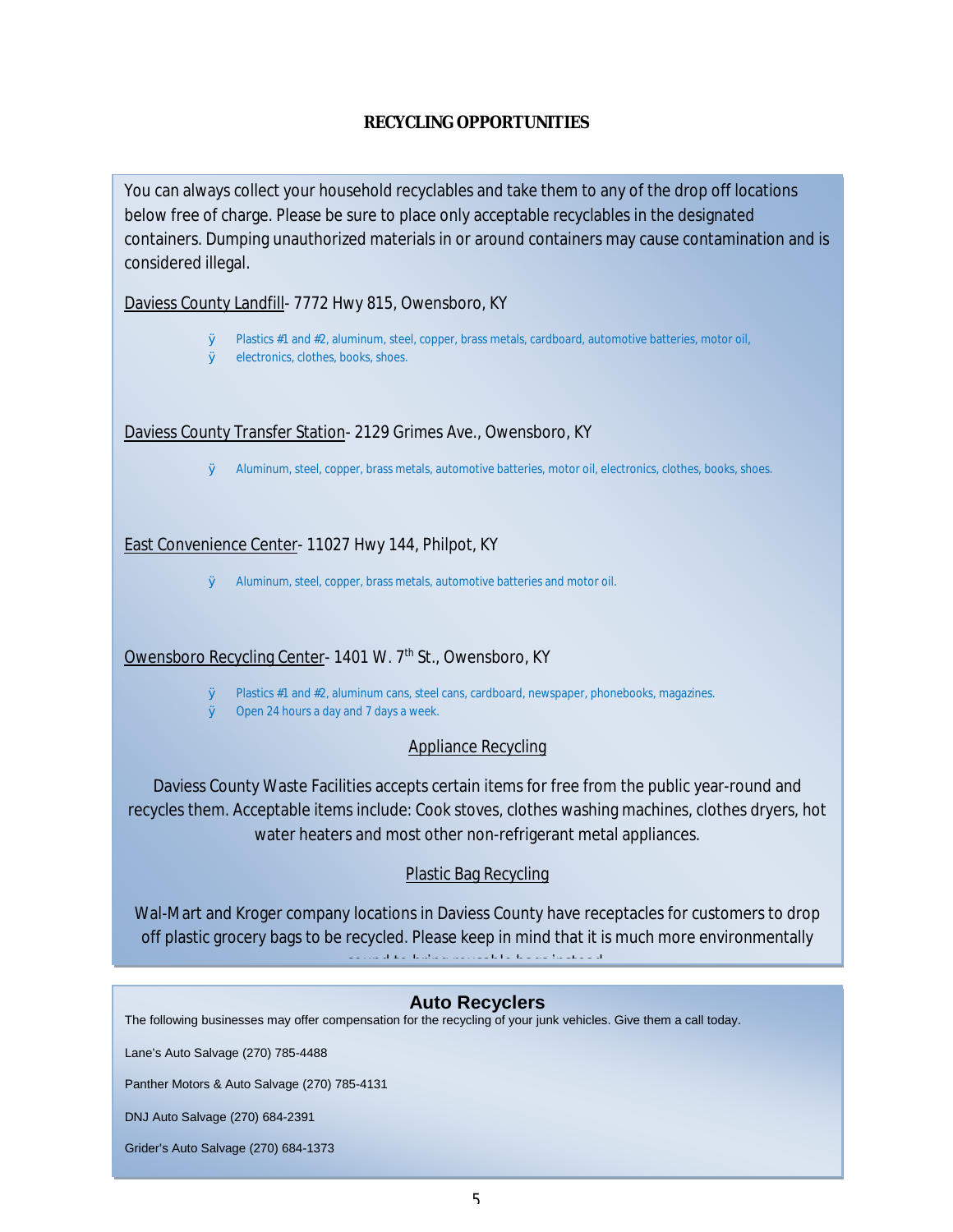## **HOUSEHOLD HAZARDOUS WASTE**

#### **Prescription Drugs:**

You can take your unwanted prescription drugs to drop off boxes at the following locations for proper disposal:

**Daviess County Sheriff's Department:** For more information call (270) 685-8444

**Owensboro City Police Department:** For more information call (270) 687-8888

#### **Pesticide Containers:**

The KY Department of Agriculture offers a FREE (Rinse & Return) Pesticide Container Collection & Recycling Program located at the Daviess County Landfill. Call (270) 229-4484

**Propane Tanks:** 

Tanks can be turned into cylinder exchange companies like Blue Rhino at local stores. Empty tanks can be accepted at waste facilities as long as the valve stem is completely removed from the tank.

**Solvents:** 

l,

Solvents, such as paint or thinner do not go bad. Allow the particulates to settle out, drain off the clear liquid. Mix the remainder with kitty litter, let dry and dispose in trash.

## **DIVISION FOR AIR QUALITY**

#### **ILLEGAL OPEN BURNING**

**Home & Farm:**  Animal Bedding, Grass Clippings, Hay, Agricultural Plastic, Muck Piles (horse manure/hay) **Construction:**  Asbestos Materials, Buildings Construction Debris, Demolition Debris, Renovation Debris, Drywall, Shingles **Household Garbage:**  Animal or Vegetable Matter, Cans Plastic, Glass, Coated paper products **Wood Materials:**  Fence Posts, Pallets, Sawdust, Wood Chips, Wood Mulch, Wood Shavings, Painted, Stained, or Pressure-Treated Wood, All wood building materials **Miscellaneous:**  Chemical Containers, Coated Wire, Insulation, Furniture, Carpeting, Rubber, Tires, Used Oil, Waste from Industries, Businesses, Schools, Churches and Farms

**To report illegal burning activity, contact Air Quality Phone: (270) 687-7304 or** 

**Daviess County Fire Chief: Dwane Smeathers THE Phone: (270) 685-8440** 

#### **LEGAL OPEN BURNING**

**Agriculture:**  Plant Beds Tobacco Curing **Land Management: (Onsite Only)**  Leaves & Weeds Storm Debris (tree limbs) Natural Growth from Land Clearing Natural Land Management **Construction Site Warming Fires:**  Contained in 55 gallon drum (maximum) Clean lumber only Only when air temperature is below 50° **Miscellaneous:**  Camp Fires (cured/seasoned wood) Ceremonial Bonfires Cooking Uncoated Household Paper & Cardboard Products

#### **RESTRICTIONS**

**Fire Emergencies:** ALL open burning is prohibited when a fire emergency is declared.

**Fire Hazard Season:** From Oct. 1 - Dec. 15 and from Feb. 15 - Apr. 30, burning within 150 feet of any wood-land area is allowed only between 6 p.m. & 6 a.m.

#### **Common Sense Precautions**

- Ø **Do not** burn within 50 feet of any structure.
- Ø **Do not** burn near landfills.
- Ø **Do not** burn near streams or sinkholes.
- **WASTER OF STATE OF STATE OF STATE OF STATE OF STATE OF STATE OF STATE OF STATE OF STATE OF STATE OF STATE OF STATE OF STATE OF STATE OF STATE OF STATE OF STATE OF STATE OF STATE OF STATE OF STATE OF STATE OF STATE OF STAT** 
	- Ø **Do not** burn on windy days.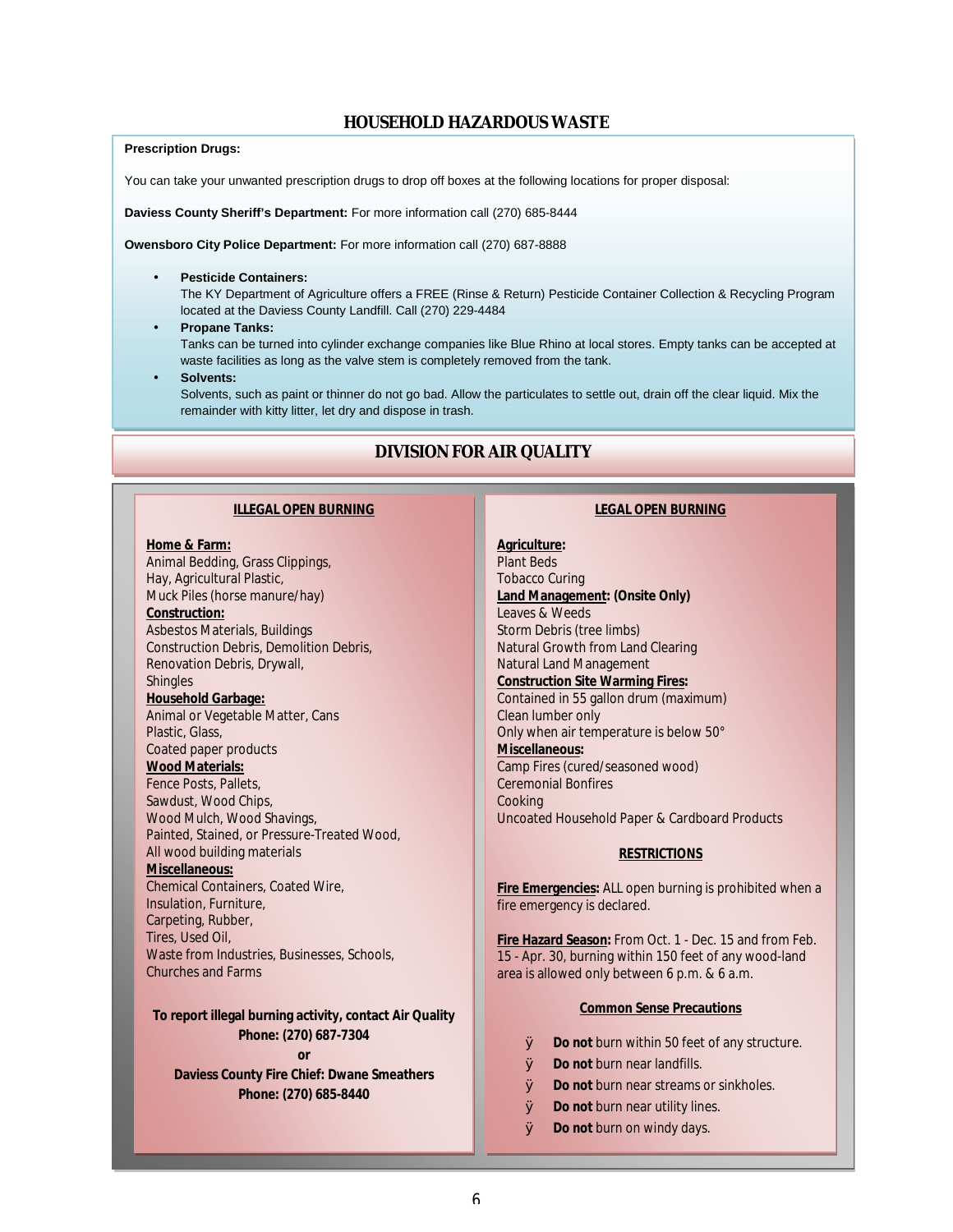## **WASTE TIRE DISPOSAL**

When you purchase new tires for your automobile, you are also generating waste tires. In Kentucky, the disposal of these waste tires is regulated through a state program. That program requires retailers to collect a \$1.00 fee for each tire purchased, which becomes part of a fund for managing waste tires in the state. In addition to that \$1.00 fee, retailers will often add a small charge to dispose of the tires you leave behind. Even though it increases your expense, paying an additional fee to "leave it where you buy it" is the best disposal option for waste tires.

If you choose to take your waste tires home, you'll also take home the responsibility for proper disposal. Kentucky's regulations allow waste tires to be reused only for their original purpose or for an agricultural purpose. Any other waste tires you have must be taken to a permitted landfill that accepts tires, an incinerator registered with the waste tire program or a transporter or processor registered with the waste tire program. So keep it simple next time you buy new tires, and "leave it where you buy it". For more information about waste tire disposal, contact the Daviess County Landfill.



## **WASTE TIRE FACTS!**

Waste tires pose an environmental and health risks through fire hazard and serving as a breeding ground for mosquitoes and snakes. Research has shown that mosquitoes breed 5,000 times faster in water that collects in old tires than in water that collects naturally in forests. Take the time to check your property of discarded tires, and be sure to properly dispose of any you have. Let's all help keep Kentucky clean and healthy by proper tire disposal.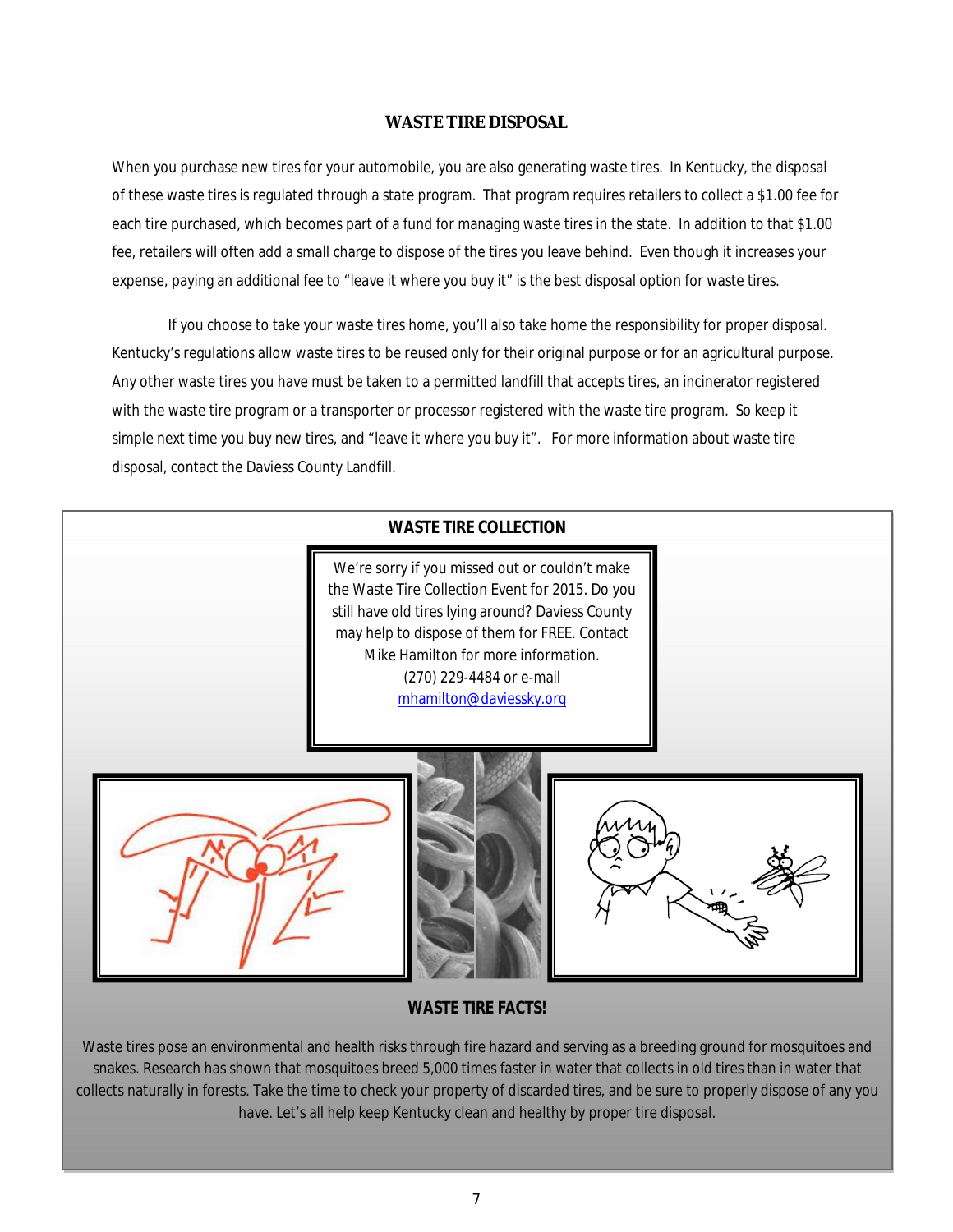## **LITTER CONTROL & SPECIAL EVENTS**

Litter is unhealthy, harmful and considered an intolerable blight. It affects our quality of life and creates a negative impression of our community. It also pollutes our land and water and is detrimental to wildlife. Litter is also expensive to remove- Kentucky spends millions of dollars every year cleaning up roadways. Doing your part helps keep your community healthy and clean!

Daviess County Solid Waste has a sustainable Trash for Cash program that was established in 2007. We donate a minimum of \$100 to each non-profit group for every mile of roadway they clean. In 2015 Daviess County nonprofits picked up 444 miles of littered right–of–ways and removed 9.10 tons of trash from our roadway, that's more than 2044 bags of trash! If you have an eligible group and would like to participate in our program, call the Daviess County Landfill at (270) 229-4484 or email **Mike Hamilton** at [mhamilton@daviessky.org](mailto:mhamilton@daviessky.org) for more information.

Daviess County Detention Center also has a litter control program that helps ensure our roadways stay clean. Inmates pick up litter on a daily basis and cover much of Federal and State Highways. In 2014 inmates covered 212 miles and picked up more than 66, 680 pounds of litter and tires from our roadways. This valuable Community Service Program allows eligible inmates to perform services for the community at no cost. Call the Daviess County Detention Center at (270) 685-8466 or e-mail Jailer **David Osborne** at [dosborne@daviesscojail.org](mailto:dosborne@daviesscojail.org) for more information.

## **COUNTY PROGRAMS**

- Ø March 1st Trash for Cash (Start Date)
- Ø March 4th Paper Shredding Day @ Owensboro Sports Center. (10 am- 1pm)
- Ø Free Computer & Electronics Recycling@ Daviess County Landfill & Transfer Station
- Ø Free Clothing, Shoes & Book Recycling@ Daviess County Landfill & Transfer Station
- Ø Free Disposal Day- TBA
- Ø Free Rinse and Return Pesticide Recycling@ Daviess County Landfill

- Owensboro River Sweep @ English Park

- $\emptyset$  September 9<sup>th</sup> Paper Shredding Day @ Owensboro Sports Center. (10 am -1 pm)
- $\varnothing$  November 1<sup>st</sup> -Trash for Cash Applications for 2017, Website (daviessky.org)
- Ø Mobile Recycling (270)-229-4484)

## **CITY PROGRAMS**

**Owensboro Neighborhood Alliance Clean up** 

- $\emptyset$  April 4<sup>th</sup> Apollo Area
- $\emptyset$  April 8<sup>th</sup> Northwest Area
- $\emptyset$  April 11<sup>th</sup> Mid Town Area
- $\emptyset$  April 25<sup>th</sup> Wesleyan-Shawnee Area
- $\emptyset$  May 16<sup>th</sup> Dugan-Best Neighborhood
- Ø June 13<sup>th</sup> Seven-Hills Neighborhood
- $\emptyset$  June 20<sup>th</sup> Dogwood Azalea Area

# **MOBILE RECYCLING**

Ø June 20th

Ø Do you have a recycling project or an event and don't have a container to service your needs? Call Daviess County Landfill and ask us how we can loan you a recycling trailer at NO CHARGE. Contact Mike Hamilton at (270) 229-4484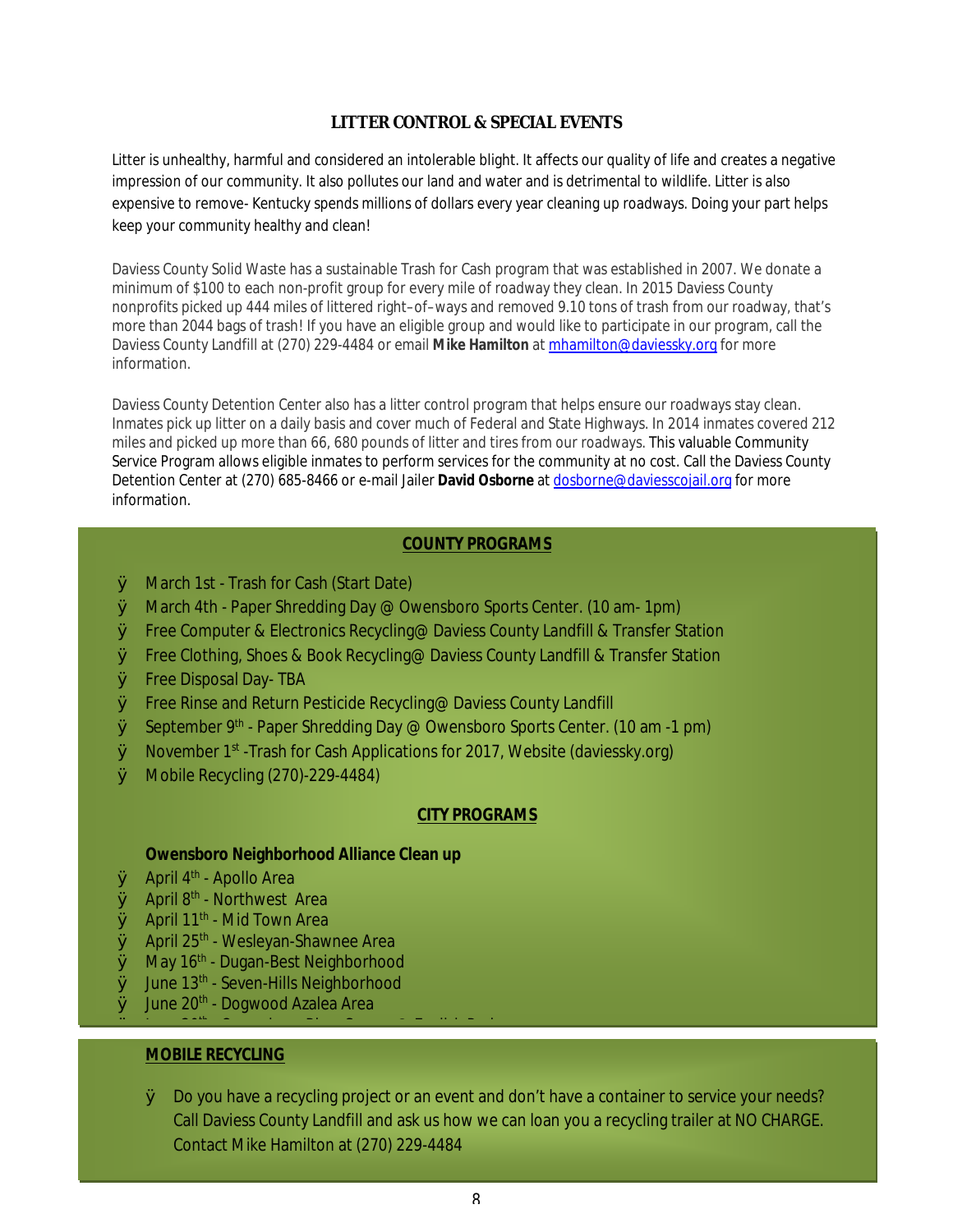# **YARD WASTE AND COMPOSTING**

The Daviess County Landfill & Compost Facility recycles yard waste, garden and tree trimmings from the City of Owensboro, and surrounding communities. These materials are processed to create environmentally safe and beneficial composted soil amendments and mulches. Our facility diverts thousands of cubic yards of organic materials from the landfill each year.

Since September of 2007, the facility has diverted 19,369.71 tons of yard trimmings and 19,958.97 tons of biosolids from entering the landfill and is equivalent to 39,328.68 tons of landfill space saved. Today, the Compost Facility continues to be a great example of how Daviess County and Owensboro Reduces, Reuses and Recycles.

#### **WHAT IS COMPOST?**

Compost is dark crumbly humus like material high in organic matter and is the result of controlled biological decomposition of organic materials such as grass, leaves, food wastes, manures and biosolids (treated sewage sludge). While compost may resemble soil, it is used to improve the soil not replace it.

#### **HOW IS COMPOST PRODUCED AT THE FACILITY?**

Yard trimmings and biosolids are converted using a high technology aerated static pile composting system. High temperatures, greater than 132 Degrees Fahrenheit, are reached during the composting process. This destroys weed seeds and pathogenic, or disease causing, organisms. The finished product is a premium quality compost product, high in nutrients soil and plants need.

#### **WHERE IS COMPOST SOLD?**

Daviess County compost products are sold at the Daviess County Landfill & Compost Facility located at 7772 Hwy 815 Owensboro, KY. Retailers also carry our products. Daviess County has also been recognized for its compost products and practices. This has resulted in sales to businesses, farmers and residents. For more information contact **Robbie Hocker** at (270) 229-4484 or e-mail [rhocker@daviessky.org](mailto:rhocker@daviessky.org)



## **PROPERTY MAINTENANCE CODE**

Daviess County Property Maintenance Codes and the nuisance complaint form process are designed to protect the public by reducing the potential hazards of unsafe commercial and residential structures, overgrown weeds, trash and rubbish, unlicensed and dismantled vehicles while ensuring public health, safety and welfare. By following code guidelines, we ensure nuisances in the County meet minimum standards of safety and are less likely to cause injury to you, your family, and friends.



Your home or business is an investment. If a property does not comply with the codes adopted by your community, the value of your investment could be reduced. If you have an issue with your surrounding area and would like to file a complaint, contact **Mike Hamilton** at (270) 229-4484 or e-mail [mhamilton@daviessky.org](mailto:mhamilton@daviessky.org) You can download the complaint form yourself @ [www.daviessky.org/departments/solidwaste.](http://www.daviessky.org/departments/solidwaste)

## **DAVIESS COUNTY TIPPING FEE WAIVER**

Daviess County Fiscal Court has a tipping fee waiver policy to encourage community wide cleanup events and to assist other community organizations in humanitarian efforts. Organized environmental cleanups and nonprofit organizations may b eligible for a 75% reduction charge or 100% waiver. For more information contact **David Smith** at (270) 685-8424 or e-mail [dsmith@daviessky.org](mailto:dsmith@daviessky.org)